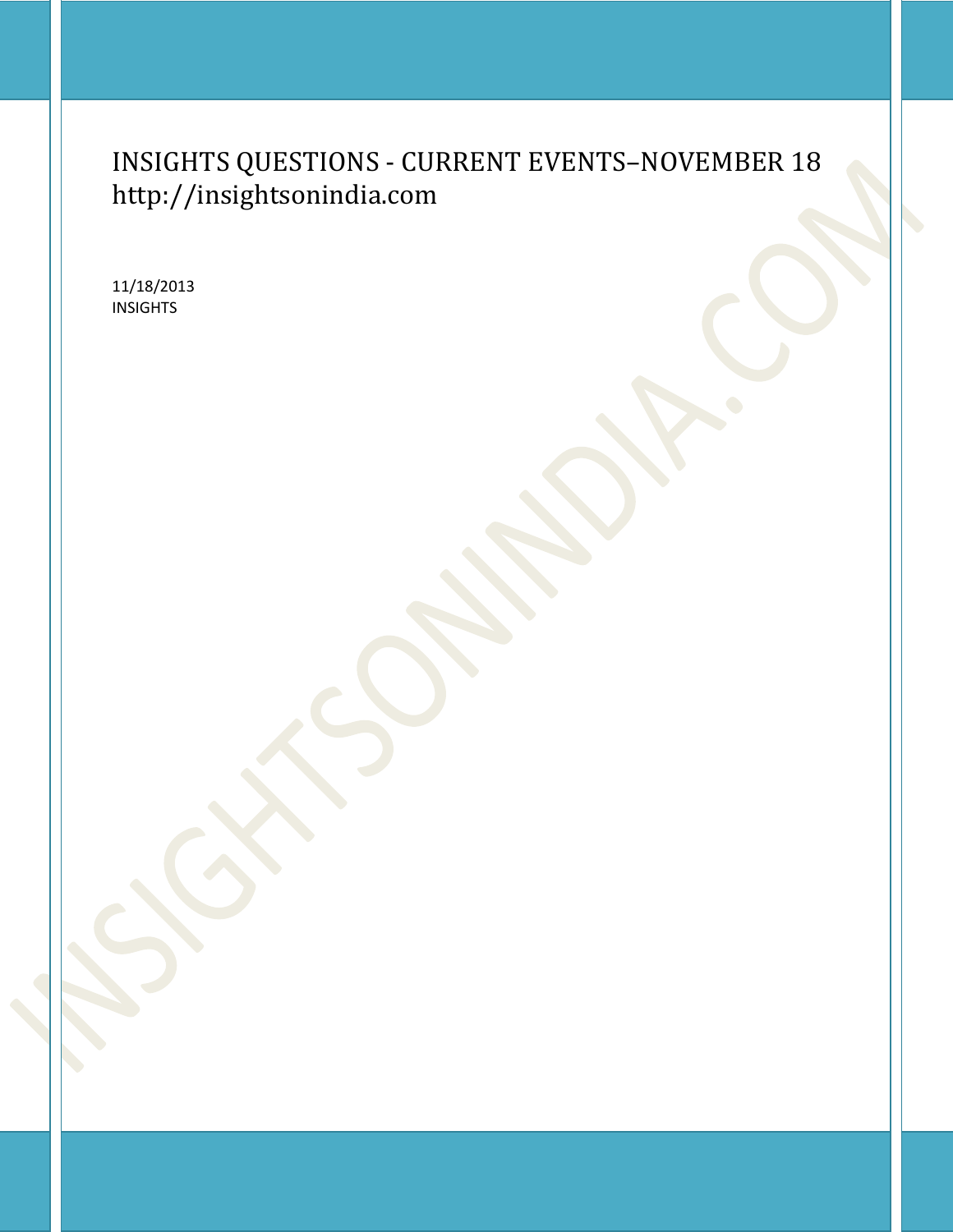# **Questions From The Hindu 18/11/2013**

1. Write a note on the contribution of C.N.R. Rao to the Indian Science and Education. (150 Words)

# [Link](http://www.thehindu.com/todays-paper/funding-for-science-grossly-inadequate-says-cnr-rao/article5362496.ece)

2. A recent study found that in the case of Tigers in India, increasing local abundance is an inadequate conservation strategy for them. In the light of the said report, examine what should be the strategy of government to protect dwindling number of tigers? (150 Words)

## [Link](http://www.thehindu.com/todays-paper/tp-national/human-intervention-hinders-tiger-connectivity/article5362466.ece)

3. "The entire structure of healthcare delivery for effective antibiotics – from research and development, to distribution and rational use – needs to be re-engineered to address the looming global threat of antibiotic resistance." Elaborate. (200 Words)

# [Link](http://www.thehindu.com/todays-paper/tp-national/reengineer-healthcare-to-tackle-antibiotic-resistance/article5362532.ece)

4. Write a critical note on the recently passed [Pension Fund](http://www.business-standard.com/search?type=news&q=Pension+Fund) Regulatory and Development Authority Bill, 2011. (200 Words)

#### [Link](http://www.thehindu.com/todays-paper/tp-national/epfo-to-pay-at-least-85-interest-on-pf-deposits/article5362531.ece)

#### [Reference 1](http://www.thehindu.com/news/national/parliament-passes-key-pension-bill-after-10year-delay/article5100899.ece)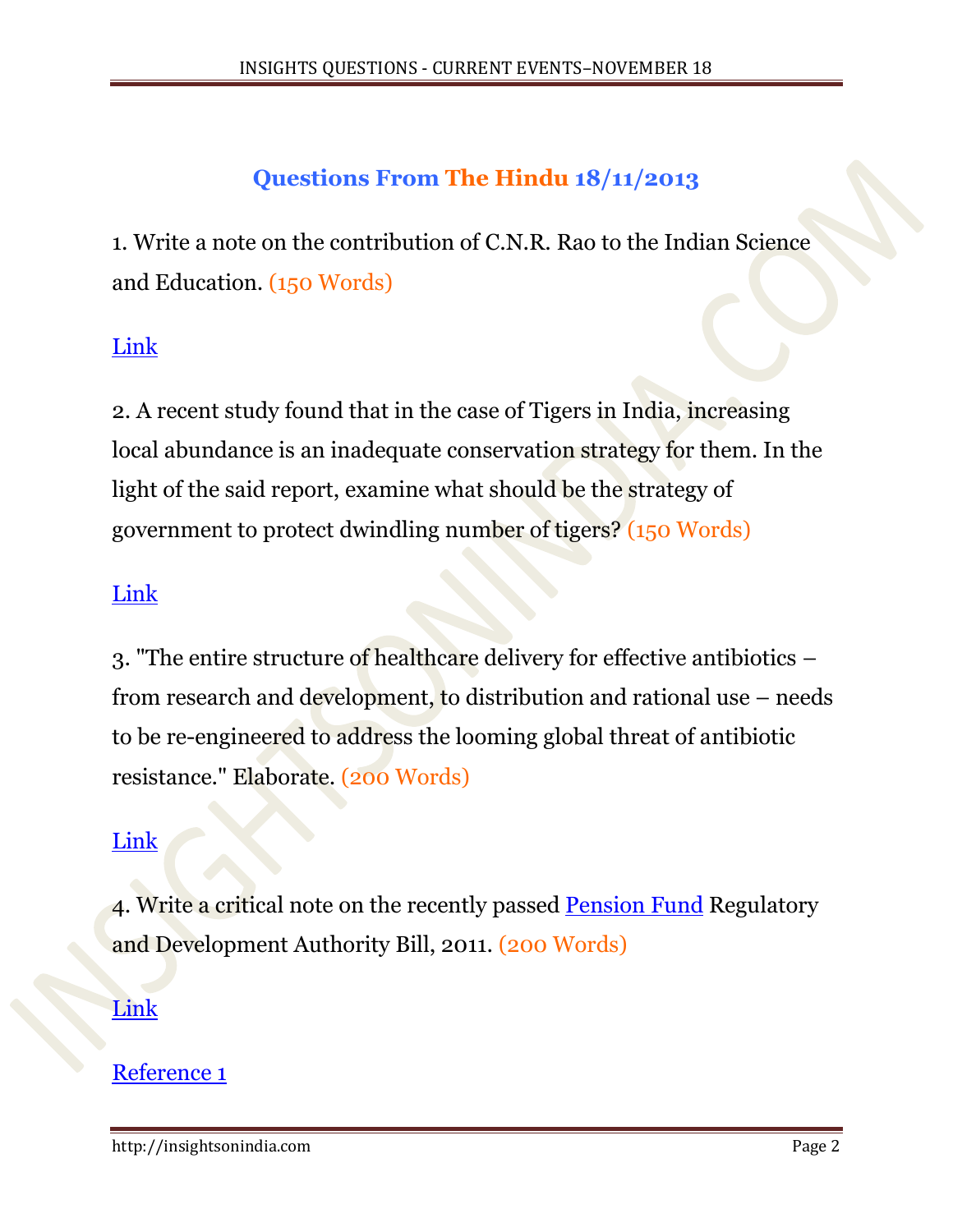# [Reference 2](http://www.business-standard.com/article/pf/10-things-you-wanted-to-know-about-the-new-pension-bill-113090400910_1.html)

5. What is the intention behind declaration of assets by candidates contesting elections? Has it made any positive impact? Comment. (150 Words)

# [Link](http://www.thehindu.com/todays-paper/tp-national/huge-increase-in-assets-of-candidates/article5362964.ece)

# [Link 2](http://www.thehindu.com/todays-paper/tp-national/motherdaughter-duo-declares-assets-worth-rs-2959-crore/article5362957.ece)

6. "France, long critical of the United States' role as the world's policeman, is emerging as the most interventionist of Western states." Comment. (200 Words)

## [Link](http://www.thehindu.com/todays-paper/tp-international/from-africa-to-west-asia-frances-new-hawkishness/article5362952.ece)

7. Abdulla Yaameen (25 Words)

## [Link](http://www.thehindu.com/todays-paper/tp-international/yaameen-sworn-in-as-president/article5362490.ece)

8. [Doris Lessing](http://www.dorislessing.org/) (50 Words)

# [Link](http://www.thehindu.com/todays-paper/tp-international/nobel-winning-author-doris-lessing-dead/article5362488.ece)

9. "Enemy's enemy is a friend: this is best illustrated in West Asia between Israel and Saudi Arabia." Elucidate. (150 Words)

## [Link](http://www.thehindu.com/todays-paper/tp-international/israel-saudi-cooperating-on-military-option-against-iran/article5362486.ece)

10. Viola Organista (25 Words)